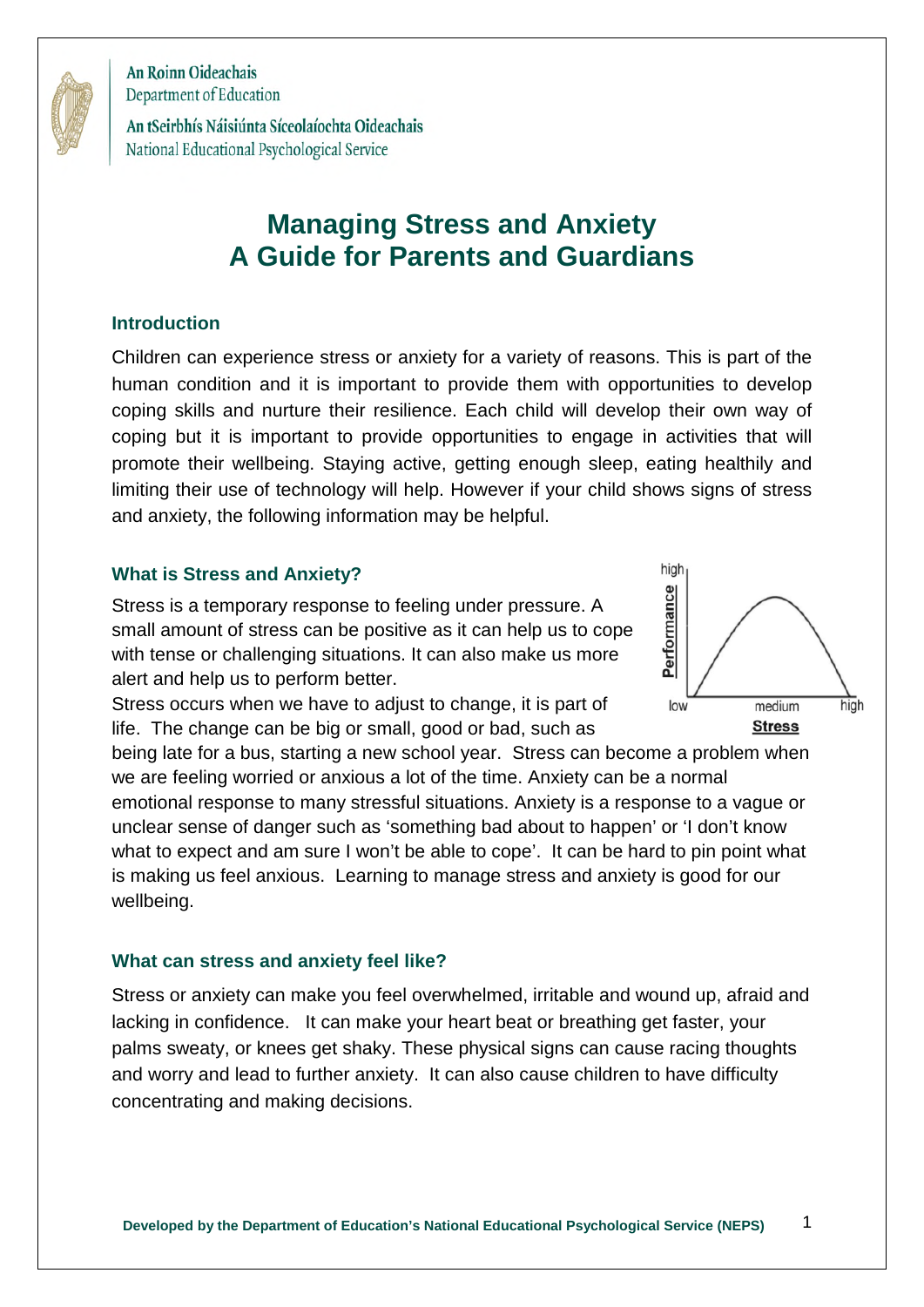

An tSeirbhís Náisiúnta Síceolaíochta Oideachais National Educational Psychological Service

## **How to help your child manage?**

Remember, feeling anxious at this time is normal but there are things they can do to help themselves:

- sleeping well
- eating well
- getting exercise
- avoiding stimulants

These are some strategies that children and may find helpful if they are feeling stressed:

- **Talking** to friends and family about how they are feeling.
- **Get good quality sleep**. 8 to 12 hours sleep is recommended for pupils. Leaving their phone/laptop outside the bedroom helps; avoid caffeine and sugar before sleeping. See a useful link on sleep [here.](https://www2.hse.ie/healthy-you/shake-off-the-sleep-monster.html)
- **Have a healthy diet**. What we eat or drink can affect how we feel. Avoiding or cutting down on caffeine and energy drinks is recommended as they can make us feel more anxious. Also, it is better to avoid foods containing a lot of sugar as this can lead to a sugar crash. Better to eat at least 5 pieces of fruit and vegetables a day and have a balanced diet.
- **Keep active**. Exercising helps to release tension. It can really help young people trying to get a break from their thoughts and wanting to be calm so they can deal with their problems. It will also help them sleep better.
- **Plan their days and their time**. Having a routine is really important in getting through difficult times in our lives. Structuring their days helps young people to feel secure. The plan should include activities such as eating and sleeping, physical activities, household activities, social activities and enjoyable activities, as well as school work/study.

## **Things they can do:**

Remember there is no single technique to manage stress and anxiety but there are a number of things that can be done to help: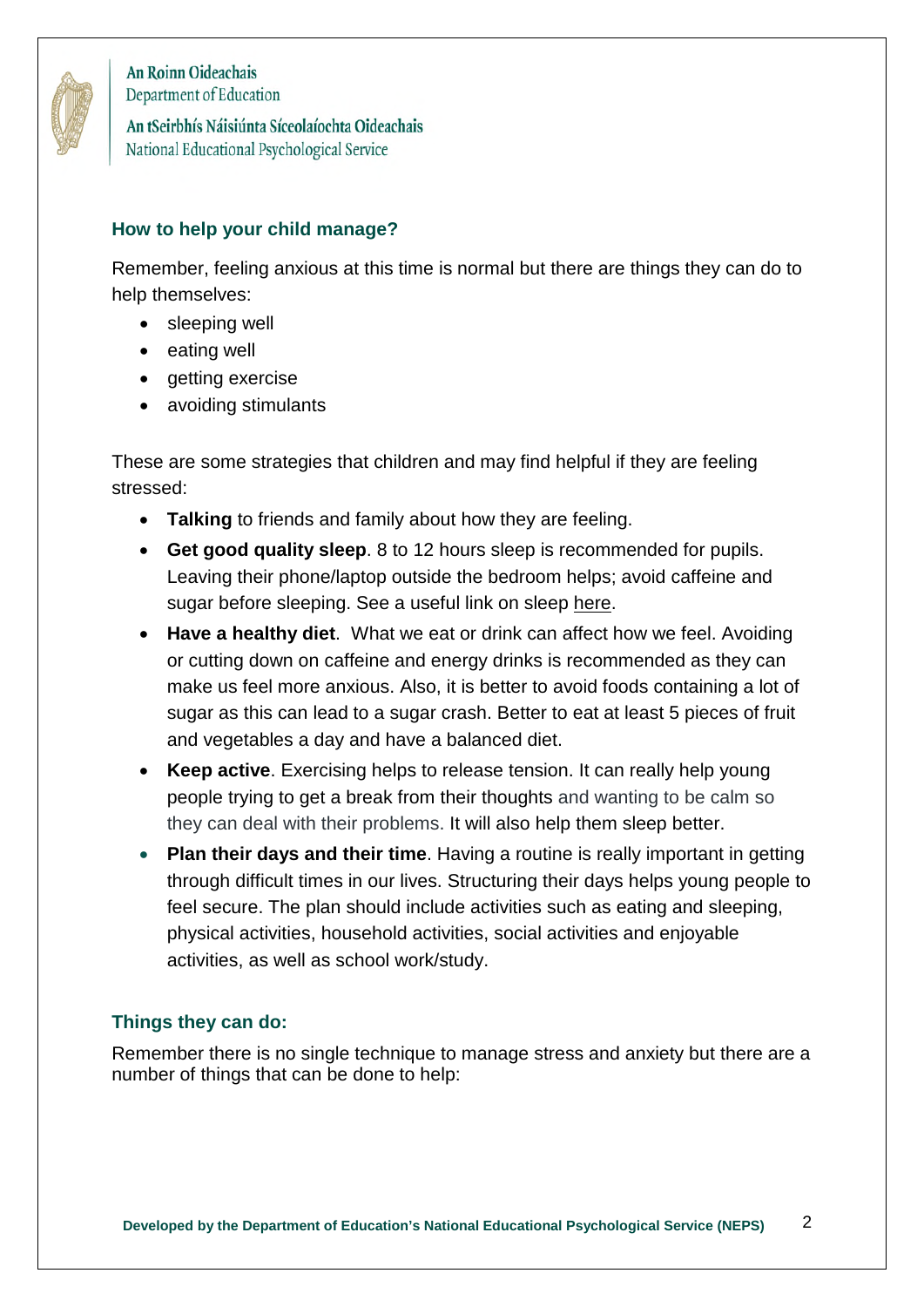

An tSeirbhís Náisiúnta Síceolaíochta Oideachais National Educational Psychological Service

# **1. Identify the Triggers**

Children suffering frequent or excessive anxiety should try to identify firstly the triggers for it and then what helps with the feelings. They might keep a log of the following:

- *When and where do I feel anxious?*
- *What makes the feelings worse?*
- *What helps reduce the feelings?*

# **2. Positive Self-Talk**

As we go about our day, we say things to ourselves in our heads about the things that we or others do. This is called self-talk. If we are experiencing anxiety it is likely that we are engaging in negative self-talk. When anxious, we may engage in faulty and irrational thinking, which can affect the way we feel and behave.

Encourage your students to try and use positive self-talk, such as:

- I can try my best effort instead of giving up.
- I don't have to be perfect. My best will be good enough.
- I have managed before, I know I can do it again.

# **3. Relaxation Techniques**

There are lots of relaxation techniques and different things work for different people. Practicing relaxation creates the opposite effects to stress and anxiety. It lowers the heart rate, reduces blood pressure and sweat gland activity. By trying some different techniques young people can find what works for them. Suggest to them that they download a Mindfulness and/or Relaxation App. See below for a list of suggestions and further ideas on relaxation can be found [here](https://www.education.ie/en/The-Department/Announcements/new-relaxation-techniques.pdf) & [here](https://www2.hse.ie/wellbeing/mental-health/mindfulness.html) 

- 
- 
- **Deep Breathing Visualisation**
- **Body Focus**
- **Yoga Meditation**
- **Mindfulness Muscular Relaxation** 
	-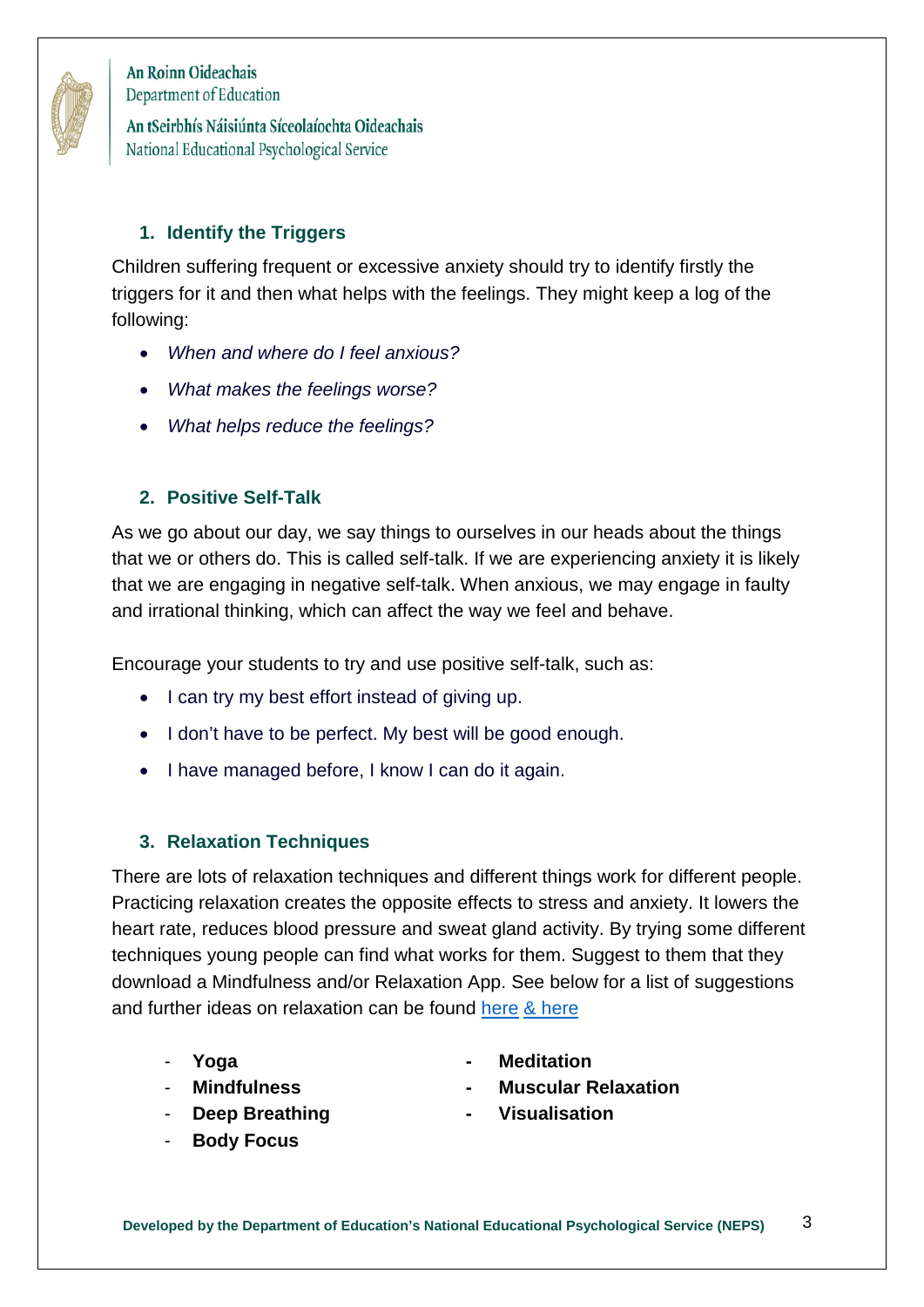

An tSeirbhís Náisiúnta Síceolaíochta Oideachais National Educational Psychological Service

## **4. Distraction**

It may help them to take their mind off things if they can distract themselves by:

- Focussing on what is going on around them for example if they are out walking and feeling anxious, count how many blue cars or people wearing red they see etc.
- Keeping active Going for walks, doing exercises at home, cycling.
- Finding ways to engage their mind e.g. spell words, counting backwards, saying the words of a song, reading a book or trying a puzzle.

## **5. Take Control of Worries**

 It is important to remind children that although worrying is normal, it doesn't help. Instead of spending their time worrying, take 10 minutes to write down everything they are worried about. Their worries will seem less scary when written down and they won't have to think about them for a while. If they start worrying again, they can check if the worry is already written down. If it is not, they can jot it down. Alternatively, if a worry comes into their mind, they can choose not to fight it but rather:

- Notice it.
- Name it "*I am worrying about \_\_\_\_\_\_\_"*
- Let it go.

By doing this they are refusing to give power to their worries but this takes practice.

## **6. Problem-Solving**

This can help to reduce worries and anxiety:

- 1. Write or talk about what the problem is.
- 2. Think of all the possible solutions to the problem.
- 3. Look at the pros and cons of each solution.
- 4. Pick the solution that is best and try it.
- 5. After implementing it, ask 'Did it work'?
- 6. If it did not, move on to the next solution.

See template below.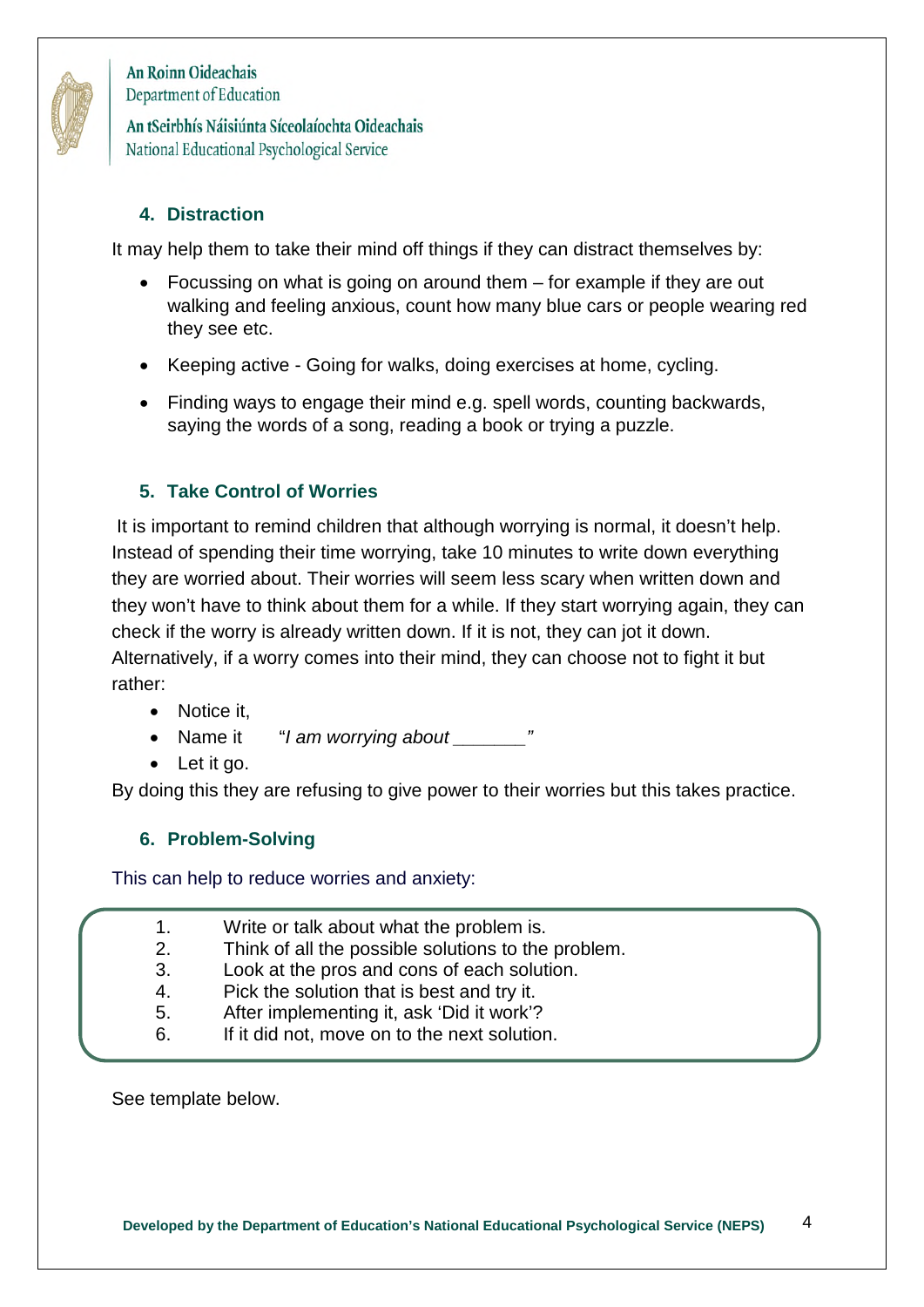

An tSeirbhís Náisiúnta Síceolaíochta Oideachais National Educational Psychological Service

#### **7. Where To Get Support**

If anxiety is impacting on their day-to-day life, they may need short term extra support such as the following:

- The HSE have an [online programme](https://stresscontrol.org/) that gives lots of useful information and strategies to deal with stress.
- There are also useful resources on the [Jigsaw](http://www.jigsaw.ie/) website.
- Se[e here](https://www2.hse.ie/wellbeing/mental-health/supports-for-young-people.html) and [here](https://www2.hse.ie/mental-health/) for more information on mental health supports.
- Talk to your GP who can support them or refer them on for further help and support.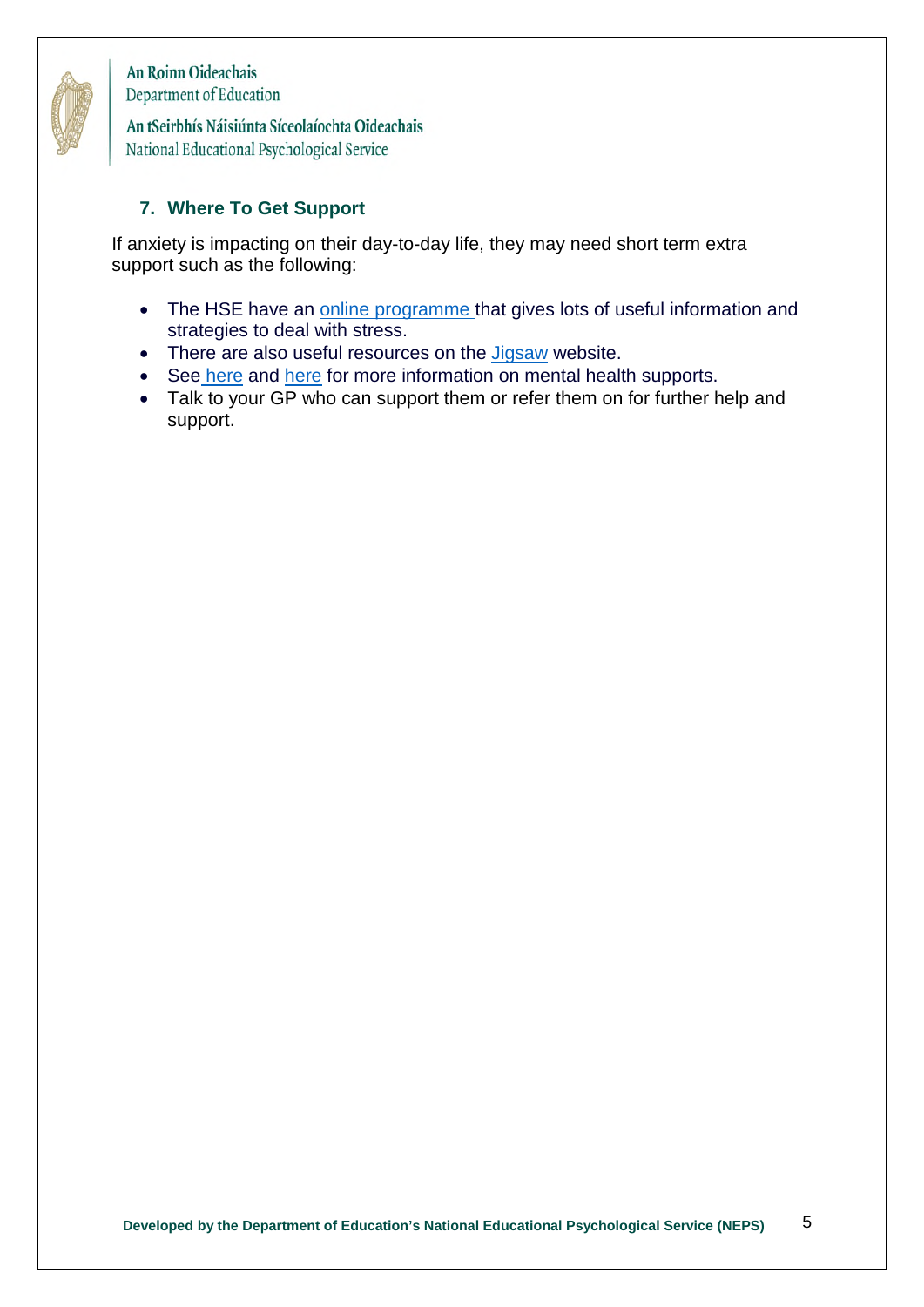

An tSeirbhís Náisiúnta Síceolaíochta Oideachais National Educational Psychological Service

# **Problem-Solving Plan**

**1. What is the problem?** 



**5. Do it! Put your plan into action!**